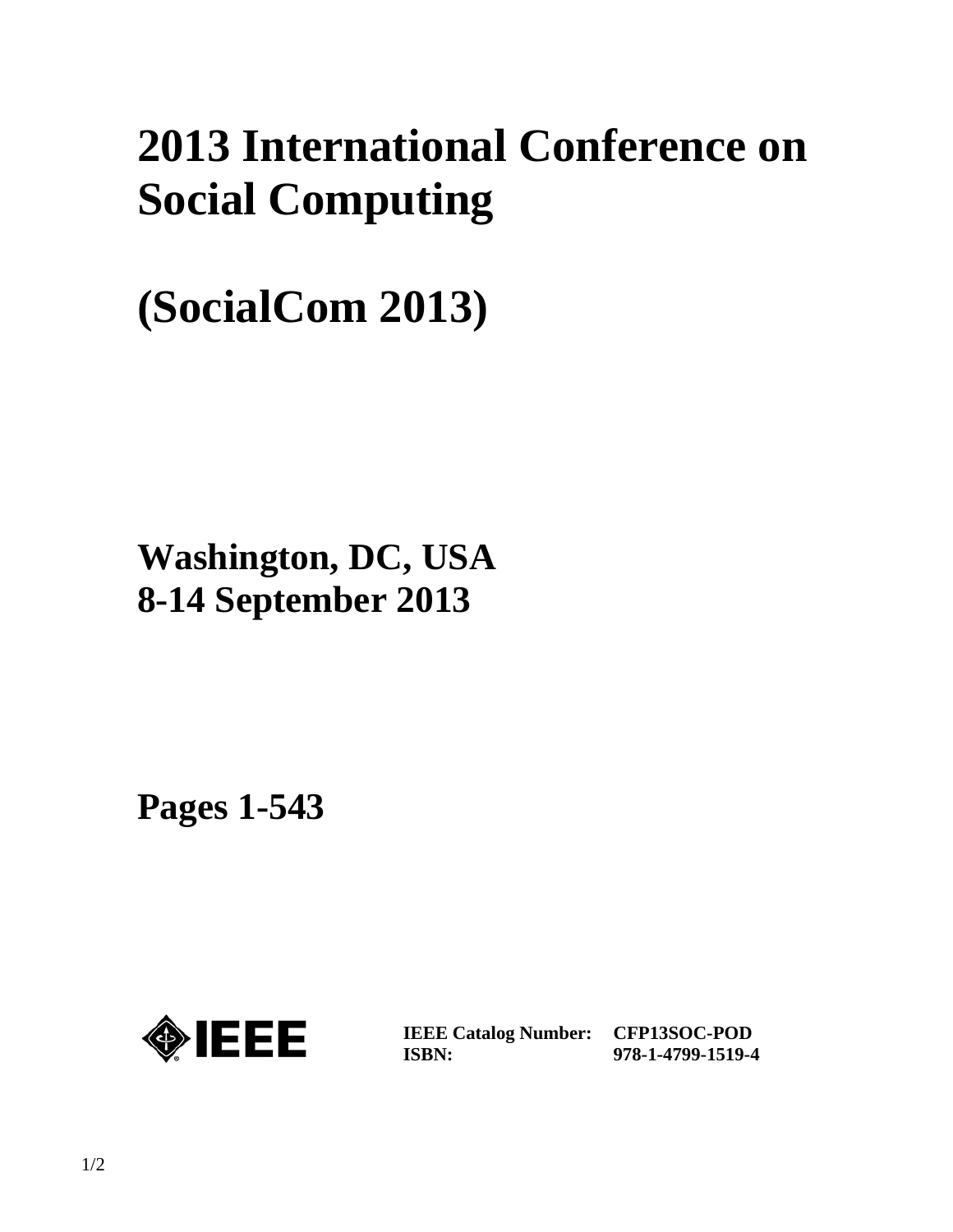#### SocialCom/PASSAT/BigData/EconCom/BioMedCom 2013

SocialCom 2013

### Table of Contents

| <b>Message from the Organizing Committee</b> |  |
|----------------------------------------------|--|
|                                              |  |

#### Session A1

| Arcot Rajasekar, Sharlini Sankaran, Howard Lander, Tom Carsey,<br>Jonathan Crabtree, Hye-Chung Kum, Merce Crosas, Gary King, and Justin Zhan |  |
|----------------------------------------------------------------------------------------------------------------------------------------------|--|
| Varun Sharma, Jeremy Carroll, and Abhi Khune                                                                                                 |  |
| Nyunsu Kim, Sukru Tikves, Zheng Wang, Jonathan Githens-Mazer,<br>and Hasan Davulcu                                                           |  |
| Sujoy Sikdar, Byungkyu Kang, John O'Donovan, Tobias Höllerer, and Sibel Adah                                                                 |  |
| Amogh Mahapatra and Jaideep Srivastava                                                                                                       |  |
| Jason Tsai, Yundi Qian, Yevgeniy Vorobeychik, Christopher Kiekintveld,<br>and Milind Tambe                                                   |  |
| Federica Giummolè, Salvatore Orlando, and Gabriele Tolomei                                                                                   |  |
| <b>Session A2</b>                                                                                                                            |  |
| The Effect of Caching on a Model of Content and Access Provider Revenues<br>F. Kocak, G. Kesidis, T.-M. Pham, and S. Fdida                   |  |
| Kuzman Katkalov, Kurt Stenzel, Marian Borek, and Wolfgang Reif                                                                               |  |
| How Increased Awareness Can Impact Attitudes and Behaviors toward Online                                                                     |  |

Privacy Protection .......................................................................................................................................57 *Delfina Malandrino, Vittorio Scarano, and Raffaele Spinelli*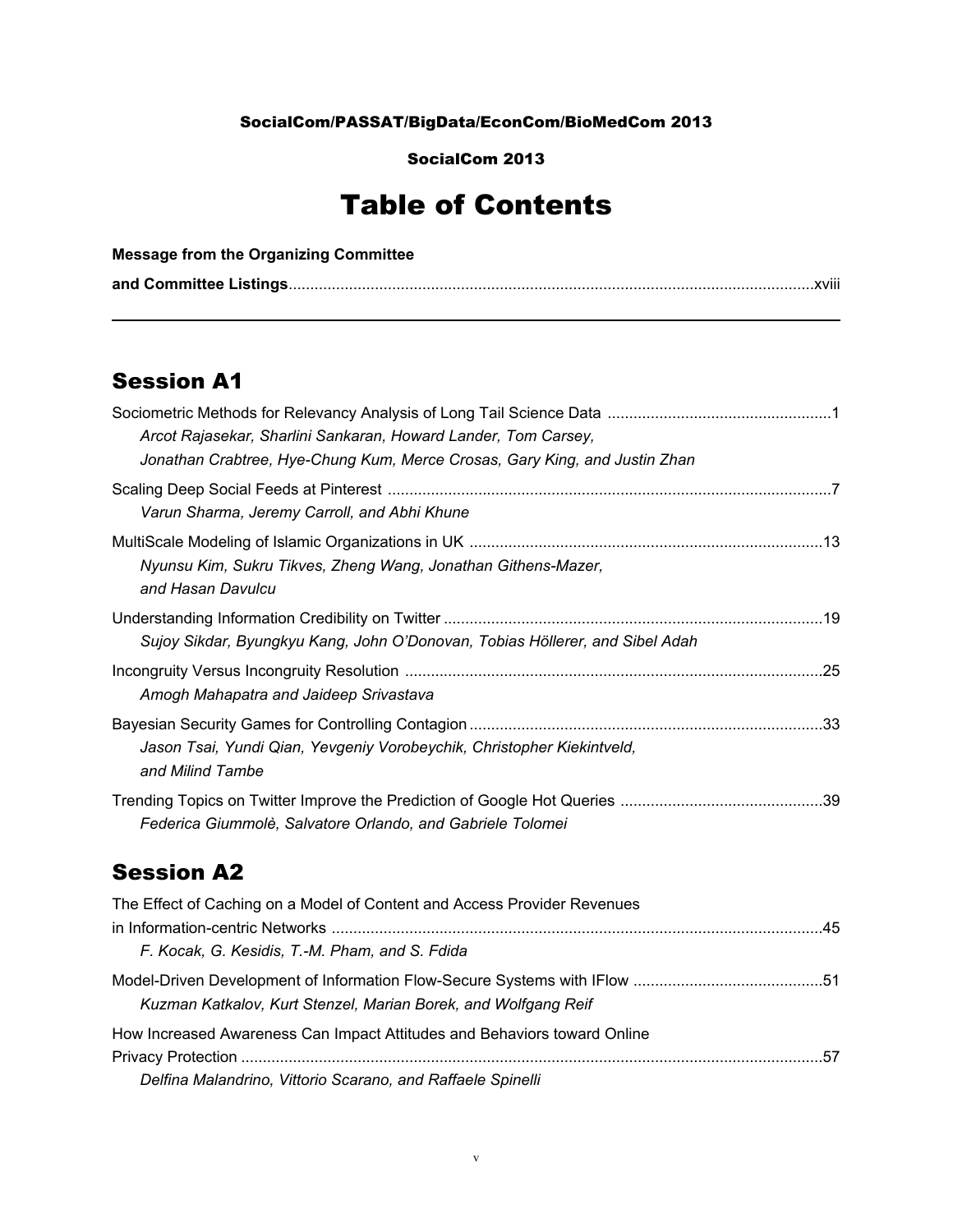| Tad Hogg, Kristina Lerman, and Laura M. Smith                            |  |
|--------------------------------------------------------------------------|--|
| Hoodsquare: Modeling and Recommending Neighborhoods in Location-Based    |  |
|                                                                          |  |
| Amy X. Zhang, Anastasios Noulas, Salvatore Scellato, and Cecilia Mascolo |  |
|                                                                          |  |
| Chloë Brown, Anastasios Noulas, Cecilia Mascolo, and Vincent Blondel     |  |

#### Session A3

| Does Love Change on Twitter? The Dynamics of Topical Conversations<br>Victoria Lai and William Rand                                        |  |
|--------------------------------------------------------------------------------------------------------------------------------------------|--|
| Akshay Patil, Golnaz Ghasemiesfeh, Roozbeh Ebrahimi, and Jie Gao                                                                           |  |
| Gang Networks, Neighborhoods and Holidays: Spatiotemporal Patterns<br>Nibir Bora, Vladimir Zaytsev, Yu-Han Chang, and Rajiv Maheswaran     |  |
| Predictability of User Behavior in Social Media: Bottom-Up v. Top-Down<br>David Darmon, Jared Sylvester, Michelle Girvan, and William Rand |  |
| Khalid Zaman Bijon, Ram Krishnan, and Ravi Sandhu                                                                                          |  |
| Hongwei Tian and Weining Zhang                                                                                                             |  |

#### Session B1

| Mingming Chen, Tommy Nguyen, and Boleslaw K. Szymanski                            |  |
|-----------------------------------------------------------------------------------|--|
| Muhammad Asif Hossain Khan, Danushka Bollegala, Guangwen Liu,<br>and Kaoru Sezaki |  |
| Noseong Park, Michael Ovelgönne, and V.S. Subrahmanian                            |  |
| Claudiu-Cristian Musat, Boi Faltings, and Philippe Rousille                       |  |
| Zahy Bnaya, Rami Puzis, Roni Stern, and Ariel Felner                              |  |
| Hao Xu, Zhenwen Wang, and Weidong Xiao                                            |  |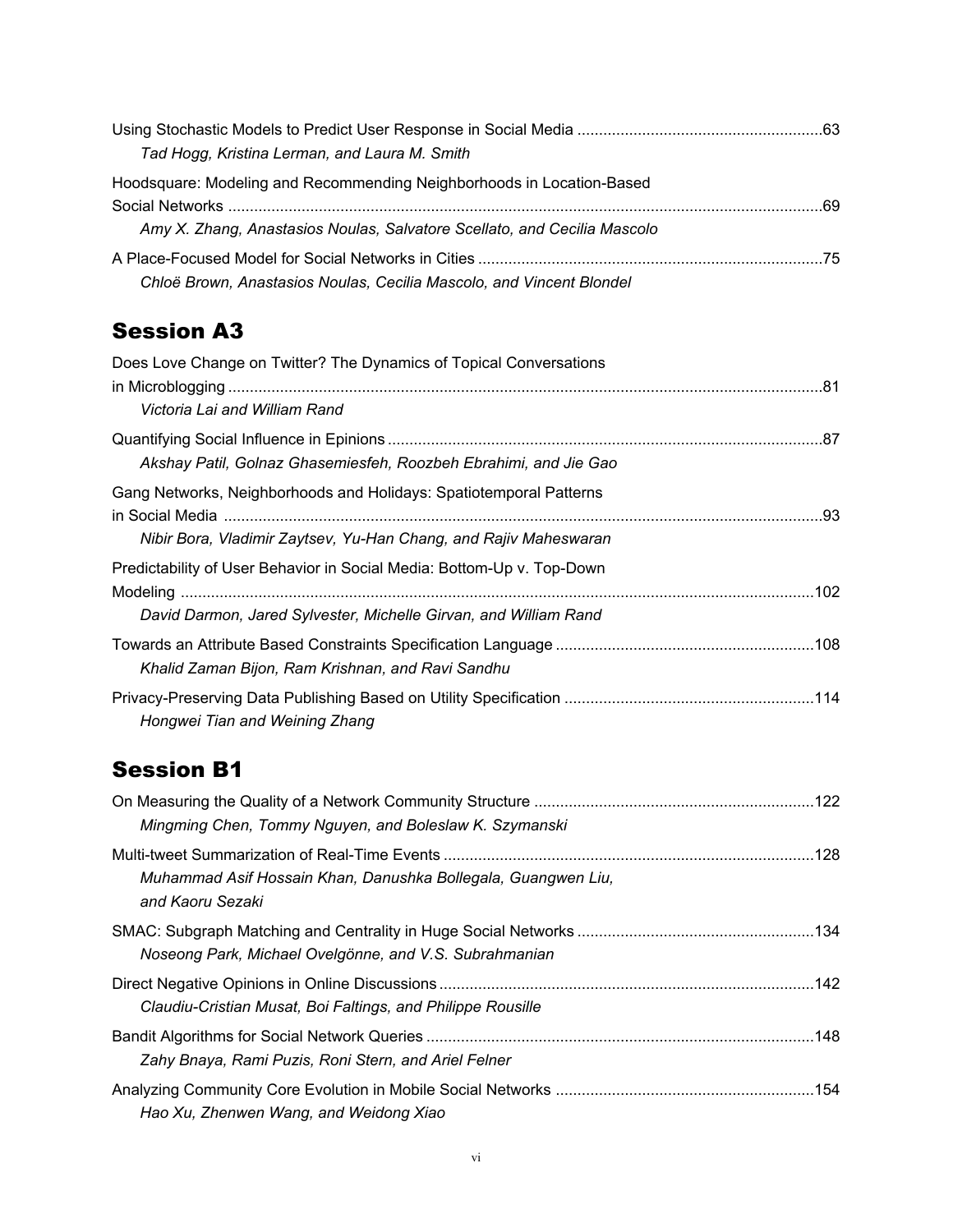| Latent Interest-Group Discovery and Management by Peer-to-Peer Online                                                              |  |
|------------------------------------------------------------------------------------------------------------------------------------|--|
| Jianping He, David J. Miller, and George Kesidis                                                                                   |  |
| Partitioning and Scaling Signed Bipartite Graphs for Polarized Political                                                           |  |
| Sedat Gokalp, M'hamed Temkit, Hasan Davulcu, and I. Hakki Toroslu                                                                  |  |
| Vivek K. Singh, Laura Freeman, Bruno Lepri, and Alex (Sandy) Pentland                                                              |  |
| Automatic Classification and Analysis of Interdisciplinary Fields in Computer                                                      |  |
| Tanmoy Chakraborty, Srijan Kumar, M. Dastagiri Reddy, Suhansanu Kumar,<br>Niloy Ganguly, and Animesh Mukherjee                     |  |
| StackOverflow and GitHub: Associations between Software Development<br>Bogdan Vasilescu, Vladimir Filkov, and Alexander Serebrenik |  |
| Children's Exposure to Mobile In-App Advertising: An Analysis of Content<br>Ying Chen, Sencun Zhu, Heng Xu, and Yilu Zhou          |  |

#### Session B2

| Konstantin Kuzmin, S. Yousaf Shah, and Boleslaw K. Szymanski                              |      |
|-------------------------------------------------------------------------------------------|------|
| Applications of Social Networks and Crowdsourcing for Disaster Management                 | 213  |
| Liliya I. Besaleva and Alfred C. Weaver                                                   |      |
| A Job Interview Simulation: Social Cue-Based Interaction with a Virtual                   |      |
| Tobias Baur, Ionut Damian, Patrick Gebhard, Kaska Porayska-Pomsta,<br>and Elisabeth André |      |
| Suman Kalyan Maity, Abhishek Porwal, and Animesh Mukherjee                                |      |
| Laura M. Smith, Linhong Zhu, Kristina Lerman, and Zornitsa Kozareva                       |      |
| Nathaniel Dykhuis, Paul Cohen, and Yu-Han Chang                                           |      |
| Ahmed Abbasi, Tianjun Fu, Daniel Zeng, and Donald Adjeroh                                 |      |
| Mostafa Karamibekr and Ali A. Ghorbani                                                    | .264 |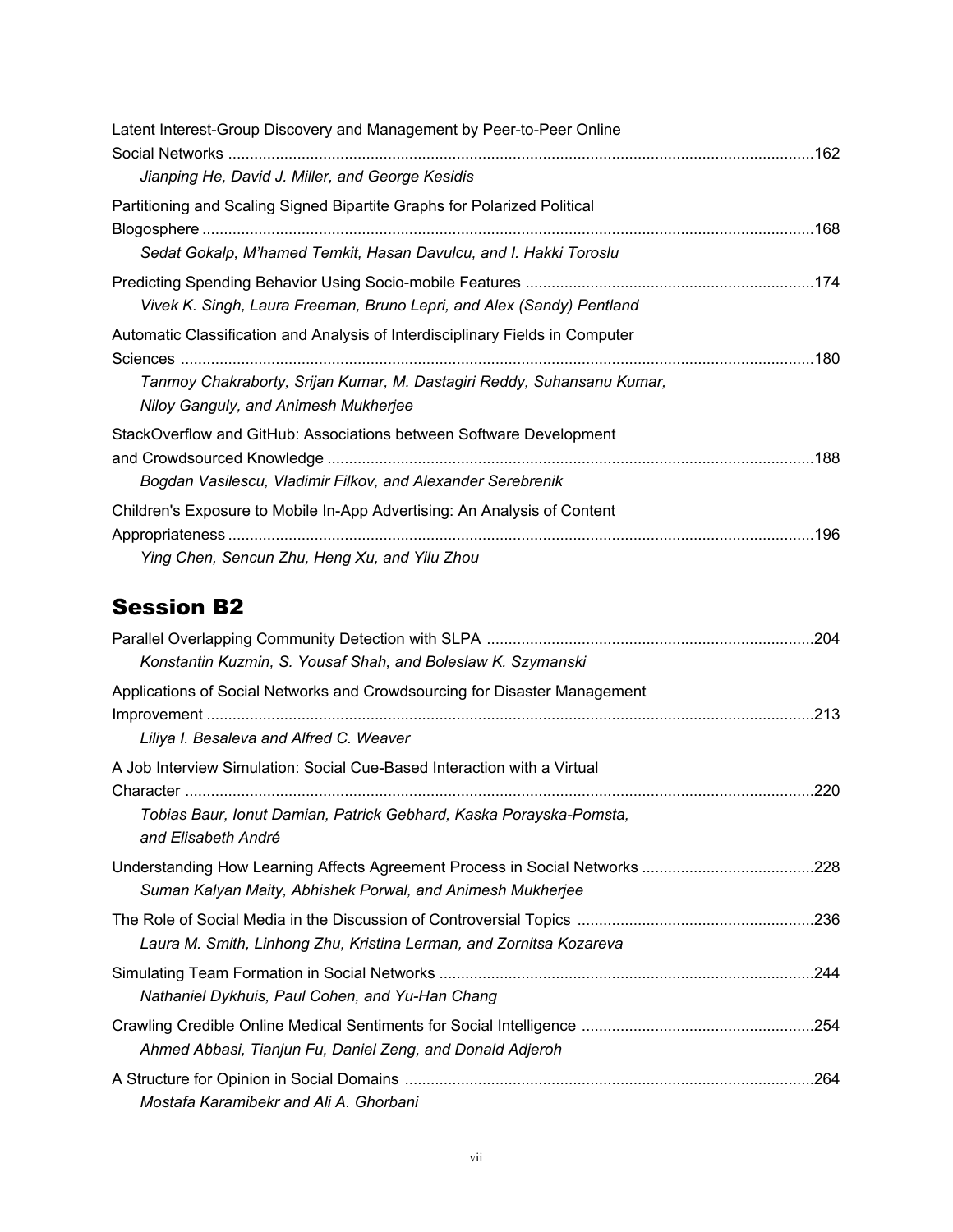| Finding Participants in a Chat: Authorship Attribution for Conversational                                                                 |      |
|-------------------------------------------------------------------------------------------------------------------------------------------|------|
| Giacomo Inches, Morgan Harvey, and Fabio Crestani                                                                                         |      |
| Anisha Mazumder, Arun Das, Nyunsu Kim, Sedat Gokalp, Arunabha Sen,<br>and Hasan Davulcu                                                   |      |
| Mahendra Piraveenan, Shahadat Uddin, and Gnana Thedchanamoorthy                                                                           |      |
| Self-Reported Social Network Behavior: Accuracy Predictors and Implications<br>Jessica Staddon, Alessandro Acquisti, and Kristen LeFevre  | .295 |
| Religious Politicians and Creative Photographers: Automatic User<br>Claudia Wagner, Sitaram Asur, and Joshua Hailpern                     |      |
| <b>Session B3</b>                                                                                                                         |      |
| Clay Fink, Nathan Bos, Alexander Perrone, Edwina Liu, and Jonathon Kopecky                                                                |      |
| Oded Green and David A. Bader                                                                                                             |      |
| Akshay Patil, Juan Liu, Jianqiang Shen, Oliver Brdiczka, Jie Gao, and John Hanley                                                         |      |
| Olga Peled, Michael Fire, Lior Rokach, and Yuval Elovici                                                                                  |      |
| A: Is Worth a Thousand Words: How People Attach Sentiment to Emoticons<br>Marina Boia, Boi Faltings, Claudiu-Cristian Musat, and Pearl Pu |      |
| A Community Based Social Recommender System for Individuals & Groups 351<br>Maryam Fatemi and Laurissa Tokarchuk                          |      |
| Ammar Hassan, Ahmed Abbasi, and Daniel Zeng                                                                                               |      |
| Patrick Hennig, Philipp Berger, Christoph Meinel, Maria Graber,                                                                           |      |

| Jens Hildebrandt, Stefan Lehmann, and Cathleen Ramson |  |
|-------------------------------------------------------|--|
|                                                       |  |
| <b>Grant Stafford and Louis Lei Yu</b>                |  |
|                                                       |  |
| Kuan-Hsi Chen and Tyne Liang                          |  |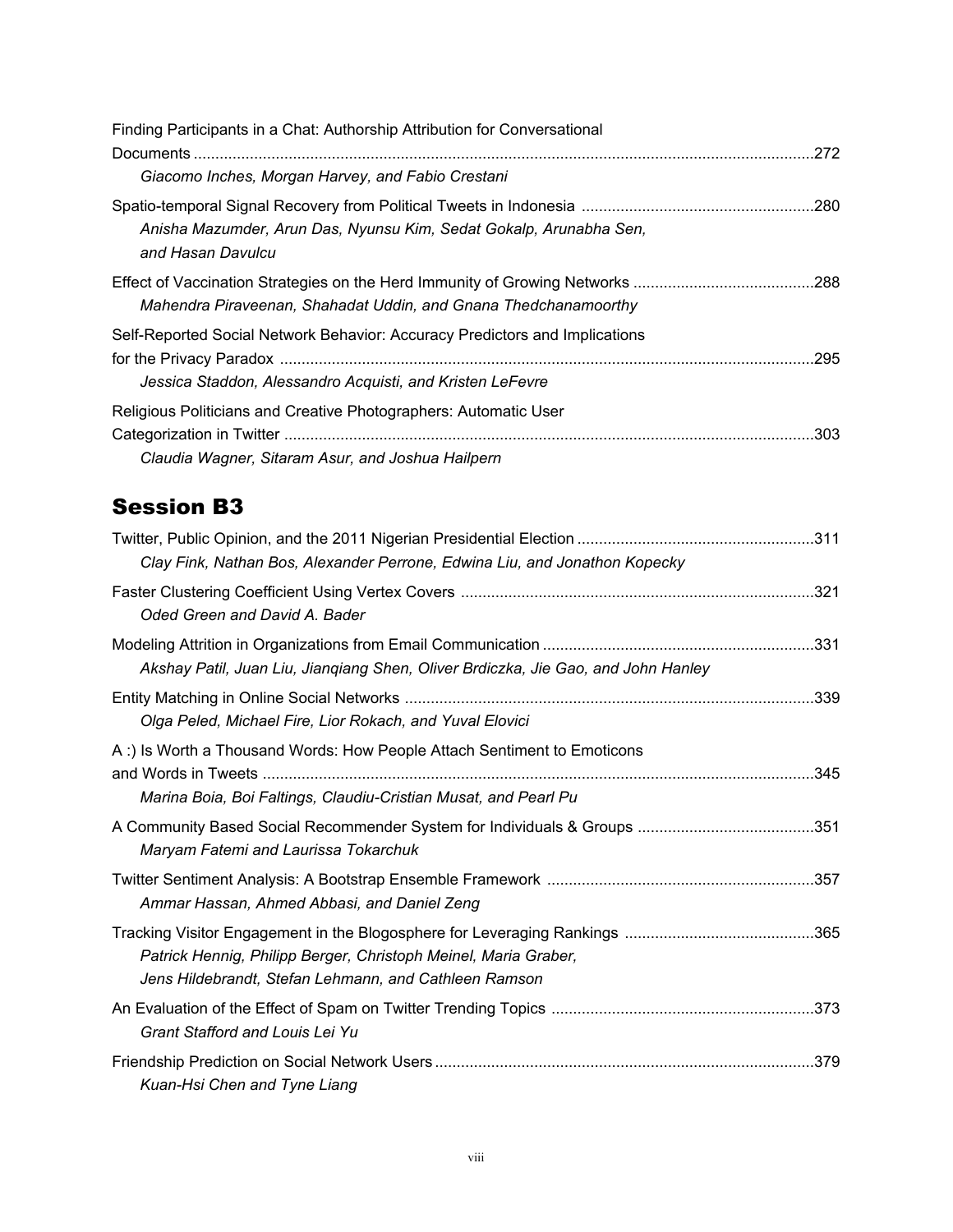| Cumulative Probability Distribution Model for Evaluating User Behavior                                                                       |      |
|----------------------------------------------------------------------------------------------------------------------------------------------|------|
| Haifeng Liu, Zheng Hu, Dian Zhou, and Hui Tian                                                                                               |      |
| News and Sentiment Analysis of the European Market with a Hybrid Expert                                                                      |      |
| Germán G. Creamer, Yong Ren, Yasuaki Sacamoto, and Jeffrey V. Nickerson                                                                      |      |
| Evaluating the Performance of Social Networks of Sensors under Different                                                                     | .397 |
| Marcello Tomasini, Franco Zambonelli, Angelo Brayner, and Ronaldo Menezes                                                                    |      |
| Vaskar Raychoudhury, Ajay D. Kshemkalyani, Daqing Zhang, Jiannong Cao,<br>Mohit Bakshi, Kanik Gupta, Vishal Mittal, and Siddharth Maheshwari |      |
| Risk Management in the Era of BYOD: The Quintet of Technology Adoption,<br>T. Andrew Yang, Radu Vlas, Alan Yang, and Cristina Vlas           |      |

#### Session C1

| Xing Xie, Indrakshi Ray, and Raman Adaikkalavan                                                            |  |
|------------------------------------------------------------------------------------------------------------|--|
| Ruoyu Wu, Xinwen Zhang, Gail-Joon Ahn, Hadi Sharifi, and Haiyong Xie                                       |  |
| Barbara Carminati, Elena Ferrari, and Ngoc Hong Tran                                                       |  |
| John Slankas and Laurie Williams                                                                           |  |
| Michael Oehler and Dhananjay S. Phatak                                                                     |  |
| A Security Analysis of Two Commercial Browser and Cloud Based Password<br>Rui Zhao, Chuan Yue, and Kun Sun |  |
| Yang Wang, Yun Huang, and Claudia Louis                                                                    |  |
| Afshan Samani, Adrian T. Beinkowski, Raafat Aburukba,<br>and Hamada H. Ghenniwa                            |  |
| Measuring Inherent Privacy Concern and Desire for Privacy - A Pilot Survey<br><b>Anthony Morton</b>        |  |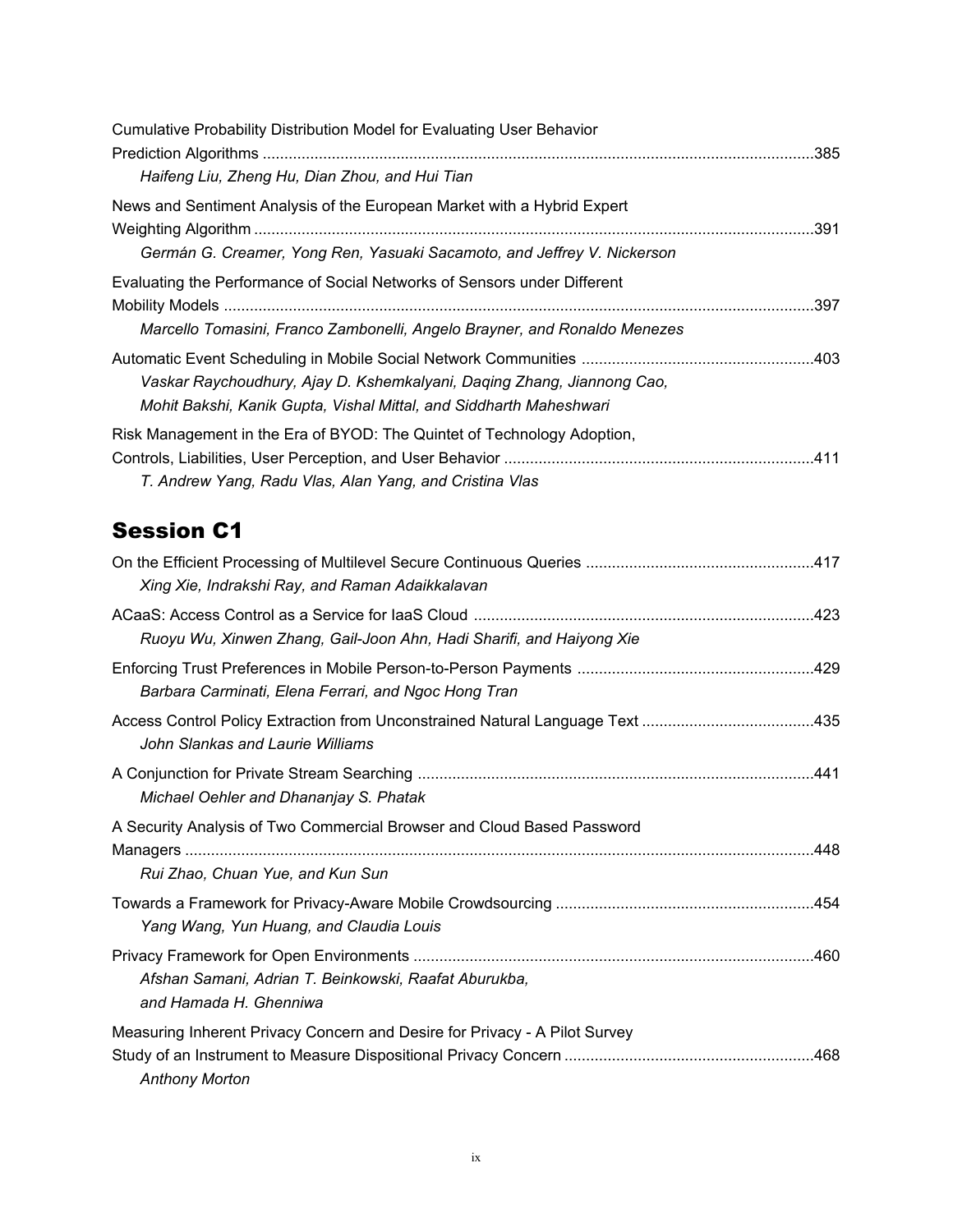| Managing Risk in Secure System: Antecedents to System Engineers' Trust |  |
|------------------------------------------------------------------------|--|
|                                                                        |  |
| Patrick I. Offor                                                       |  |
|                                                                        |  |
| Yasmeen Alufaisan and Alina Campan                                     |  |
| Real-Time Access Control Rule Fault Detection Using a Simulated Logic  |  |
|                                                                        |  |
| Vincent C. Hu and Karen Scarfone                                       |  |
| Security Policy Refinement: High-Level Specification to Low-Level      |  |
|                                                                        |  |
| Xia Yang and Jim Alves-Foss                                            |  |

#### Session C2

| "I Like" - Analysing Interactions within Social Networks to Assert                 |      |
|------------------------------------------------------------------------------------|------|
|                                                                                    |      |
| Owen Sacco and John G. Breslin                                                     |      |
|                                                                                    |      |
| Regina Marin, Guillaume Piolle, and Christophe Bidan                               |      |
|                                                                                    |      |
| Eli Omernick and Sara Owsley Sood                                                  |      |
|                                                                                    |      |
| Jehwan Oh, Zoheb Hassan Borbora, Dhruv Sharma, and Jaideep Srivastava              |      |
| Access Control Policy Misconfiguration Detection in Online Social Networks 544     |      |
| Yousra Javed and Mohamed Shehab                                                    |      |
|                                                                                    |      |
| Muhammad Asim, David Llewellyn-Jones, Brett Lempereur, Bo Zhou, Qi Shi,            |      |
| and Madjid Merabti                                                                 |      |
| Game Theoretic Framework for Reputation-Based Distributed Intrusion                |      |
|                                                                                    |      |
| Amira Bradai and Hossam Afifi                                                      |      |
| Preprocess before You Build: Introducing a Framework for Privacy                   |      |
|                                                                                    | .564 |
| Peter J. Radics, Denis Gracanin, and Dennis Kafura                                 |      |
| Understanding Site-Based Inference Potential for Identifying Hidden Attributes 570 |      |
| W. Brad Moore, Yifang Wei, Adam Orshefsky, Micah Sherr, Lisa Singh,                |      |
| and Hui Yang                                                                       |      |
|                                                                                    |      |
| Michael Hanspach and Jörg Keller                                                   |      |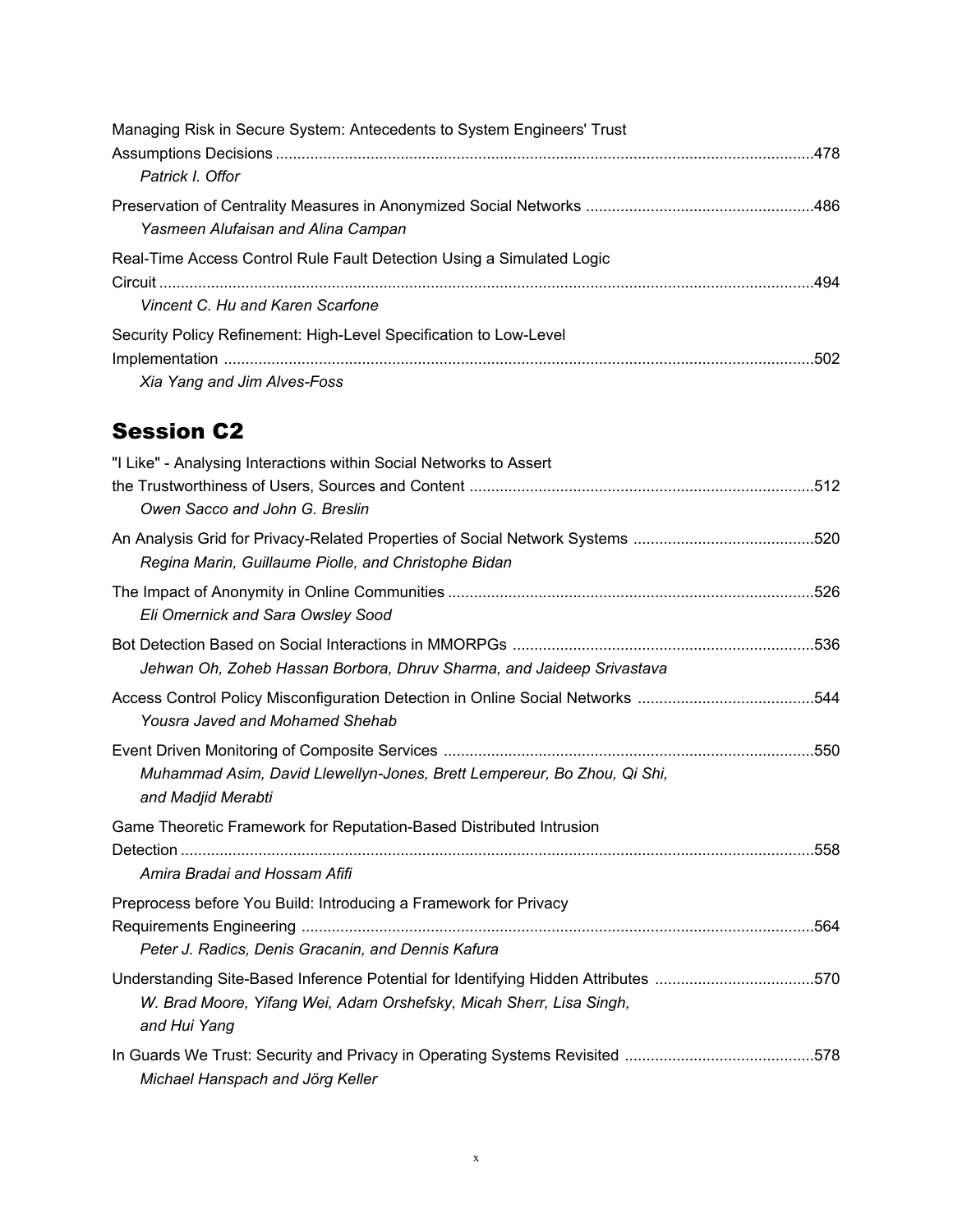| Vincent Lalanne, Manuel Munier, and Alban Gabillon                                                                 |  |
|--------------------------------------------------------------------------------------------------------------------|--|
| Michael Shin, Swetha Dorbala, and Dongsoo Jang                                                                     |  |
| The Potential of an Individualized Set of Trusted CAs: Defending against CA<br>Johannes Braun and Gregor Rynkowski |  |

#### Session C3

| Arya Adriansyah, Boudewijn F. van Dongen, and Nicola Zannone                                                                                     |  |
|--------------------------------------------------------------------------------------------------------------------------------------------------|--|
| J.G. Oberholzer Hendrik, O. Ojo Sunday, and O. Olugbara Oludayo                                                                                  |  |
| Ezhil Kalaimannan, Jatinder N.D. Gupta, and Seong-Moo Yoo                                                                                        |  |
| Sharon Paradesi, Ilaria Liccardi, Lalana Kagal, and Joseph Pato                                                                                  |  |
| Secure Execution Context Enforcement Framework Based on Activity<br>Yair Diaz-Tellez, Eliane L. Bodanese, Fadiali El-Moussa, and Theo Dimitrakos |  |
| Jussi Laakkonen, Salla Annala, and Pekka Jäppinen                                                                                                |  |
| Achim D. Brucker, Francesco Malmignati, Madjid Merabti, Qi Shi, and Bo Zhou                                                                      |  |
| Shuo Qiu, Jiqiang Liu, and Yanfeng Shi                                                                                                           |  |
| Yong Wang and Raj Kumar Nepali                                                                                                                   |  |
| Xiang Li, Shaoyin Cheng, Wenlong Chen, and Fan Jiang                                                                                             |  |
| Marco Guerini, Jacopo Staiano, and Davide Albanese                                                                                               |  |
| Sandra Servia-Rodríguez, Ana Fernández-Vilas, Rebeca P. Díaz-Redondo,<br>and José J. Pazos-Arias                                                 |  |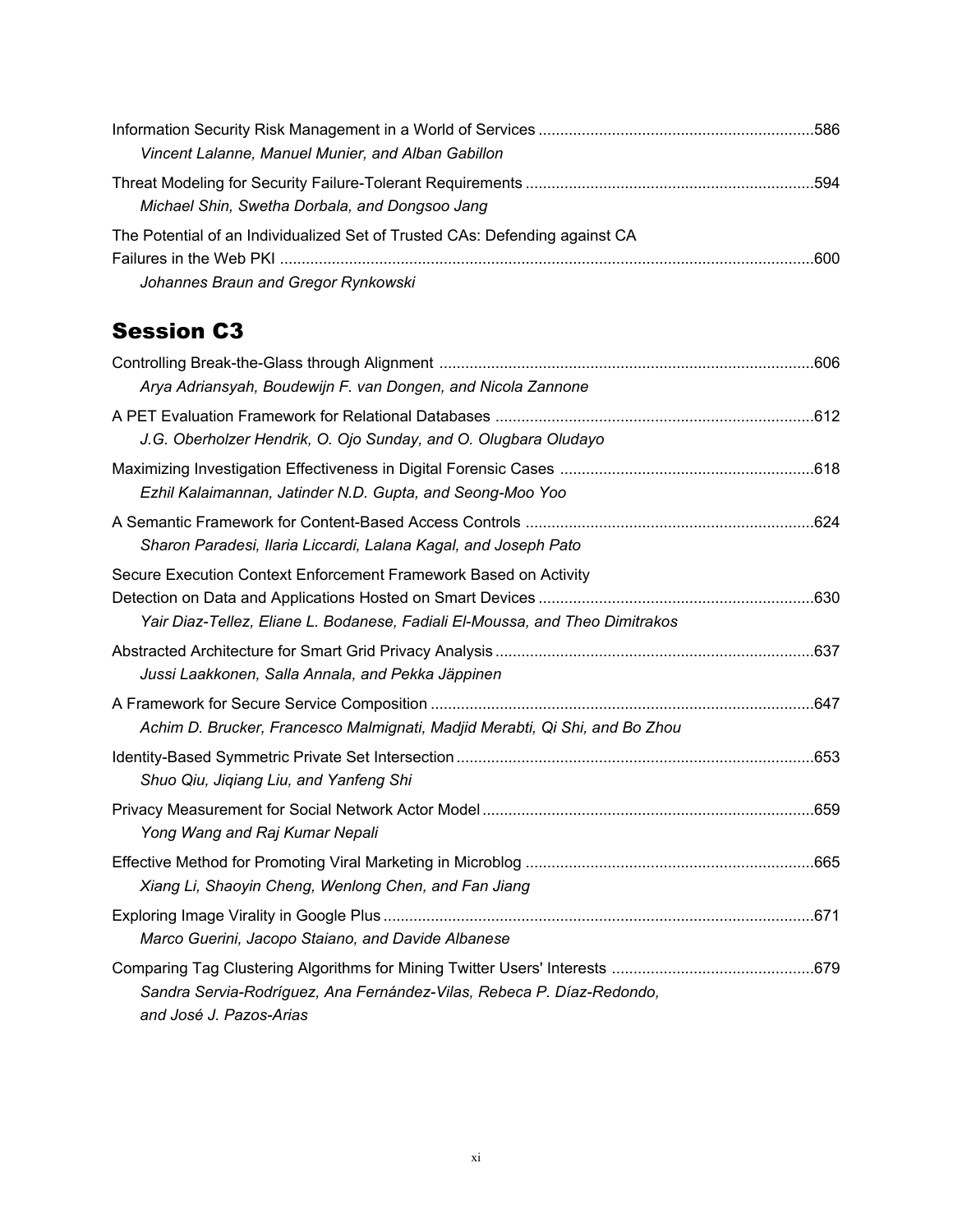#### Session D1

| Xing Fang, Justin Zhan, and Nicholas Koceja                                                                                                                                         |  |
|-------------------------------------------------------------------------------------------------------------------------------------------------------------------------------------|--|
| Vito Giovanni Castellana, Antonino Tumeo, Oreste Villa, David Haglin,<br>and John Feo                                                                                               |  |
| Key Recovery Using Noised Secret Sharing with Discounts over Large Clouds 700<br>Sushil Jajodia, Witold Litwin, and Thomas Schwarz                                                  |  |
| Salim Jouili and Valentin Vansteenberghe                                                                                                                                            |  |
| State History Tree: An Incremental Disk-Based Data Structure for Very Large<br>A. Montplaisir-Gonçalves, N. Ezzati-Jivan, F. Wininger, and M.R. Dagenais                            |  |
| Natural Language Processing and Big Data - An Ontology-Based Approach<br>Johanna Monti, Mario Monteleone, Maria Pia di Buono, and Federica Marano                                   |  |
| Salim Jouili and Aldemar Reynaga                                                                                                                                                    |  |
| A Dynamic Replication Mechanism to Reduce Response-Time of I/O<br>Ehsan Mousavi Khaneghah, Seyedeh Leili Mirtaheri, Lucio Grandinetti,<br>Amir Saman Memaripour, and Mohsen Sharifi |  |
| Emissions Abating Technology Adoption under the SO2 Permit Market: A<br>Bernardo Creamer and Germán G. Creamer                                                                      |  |

#### Session D2

| Impact of a Non-linear Pay-Off Function on Pairwise Stable Collaborative                  |     |
|-------------------------------------------------------------------------------------------|-----|
| Shaun Lichter, Terry Friesz, and Christopher Griffin                                      |     |
| Ta-wei Hung, Mu-en Wu, Hsueh-I Lu, and Jan-Ming Ho                                        |     |
| A Dynamic Pricing Game in a Model of New Product Adoption with Social                     | 762 |
| Henry Thille, Monica Cojocaru, Edward W. Thommes, Dominic Nelson,<br>and Scott Greenhalgh |     |
| Carl M. Gustafson III                                                                     |     |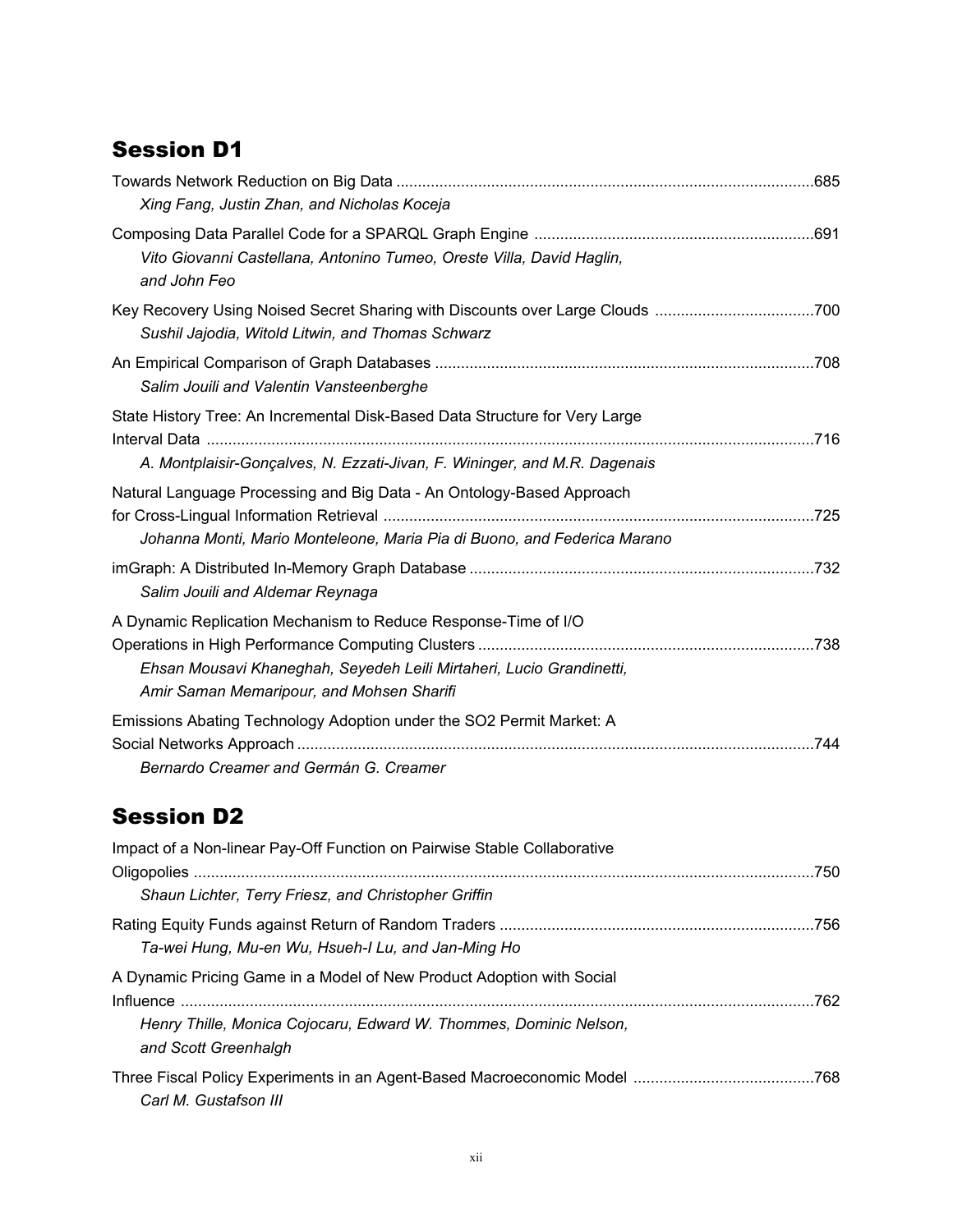| Márcia Baptista, Hugo Damas, Joana Dimas, Guilherme Raimundo, Rui Prada,                     |  |
|----------------------------------------------------------------------------------------------|--|
| Carlos Martinho, Pedro A. Santos, and Jorge Peña                                             |  |
|                                                                                              |  |
| Hsin-Tsung Peng, William W.Y. Hsu, Chih-Hung Chen, Feipei Lai, and Jan-Ming Ho               |  |
|                                                                                              |  |
| Andrey Bogomolov, Bruno Lepri, and Fabio Pianesi                                             |  |
| Automatic Labeling of Training Data for Collecting Tweets for Ambiguous TV                   |  |
|                                                                                              |  |
| Maike Erdmann, Erik Ward, Kazushi Ikeda, Gen Hattori, Chihiro Ono,<br>and Yasuhiro Takishima |  |
| GeoEvents - An Interactive Tool to Analyze and Visualize Spatial Information                 |  |
|                                                                                              |  |
| Caroline Sabty, Martin Memmel, and Slim Abdennadher                                          |  |
|                                                                                              |  |
| Germán G. Creamer, Yong Ren, and Jeffrey V. Nickerson                                        |  |
|                                                                                              |  |
| Nurettin B. Omeroglu, Ismail H. Toroslu, Sedat Gokalp, and Hasan Davulcu                     |  |
|                                                                                              |  |
| Shih-Hong Jheng, Cheng-Te Li, Hsi-Lin Chen, and Man-Kwan Shan                                |  |
|                                                                                              |  |
| <b>Session D3</b>                                                                            |  |

| Support Vector Machine Based Detection of Drowsiness Using Minimum EEG                     |  |
|--------------------------------------------------------------------------------------------|--|
| Shaoda Yu, Peng Li, Honghuang Lin, Ehsan Rohani, Gwan Choi, Botang Shao,<br>and Qian Wang  |  |
| Finding Number of Clusters in a Gene Co-expression Network Using<br>Harun Pirim            |  |
| Melvin B. Greer Jr., Manuel Rodriguez-Martinez, and Jamie Seguel                           |  |
| Luis Javier Herrera, Ignacio Rojas, H. Pomares, A. Guillén, O. Valenzuela,<br>and O. Baños |  |
| Ahmad Albu-Shamah and Justin Zhan                                                          |  |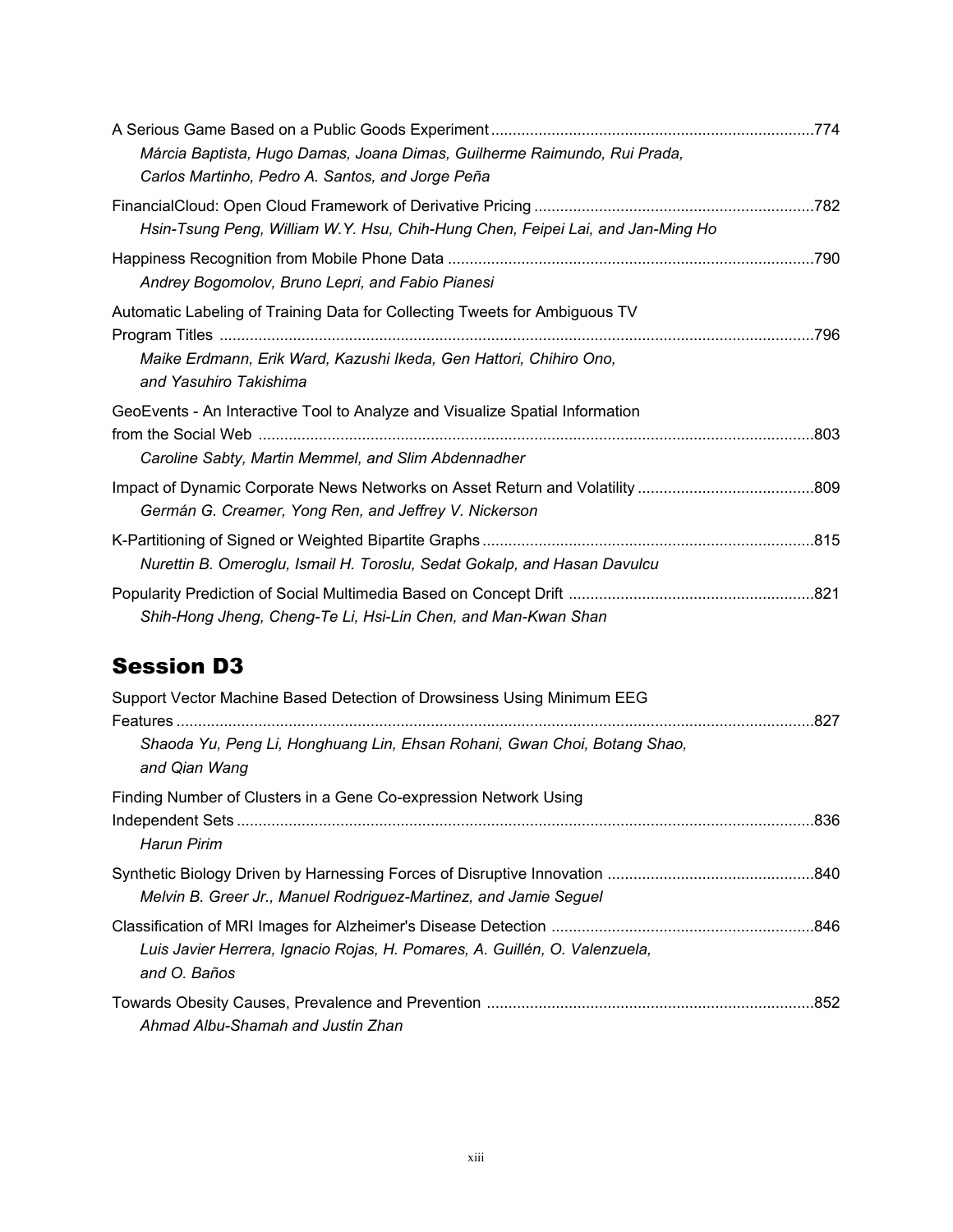| Precision Controlled Variable Phase Filter for Imaging Type Two-Dimensional |     |
|-----------------------------------------------------------------------------|-----|
|                                                                             |     |
| Pradeep Kumara Wijesekara Abeygunawardhana, Satoru Suzuki,                  |     |
| Ichirou Ishimaru, and Akira Nishiyama                                       |     |
| Programmable Hardware Based Short Read Aligner Using Phred Quality          |     |
|                                                                             | 864 |
| Mehmet Yagmur Gök, Mahmut S. Sagiroglu, Cem Ünsalan, and Sezer Gören        |     |
|                                                                             |     |
| Shahadat Uddin, Mahendra Piraveenan, Arif Khan, and Babak Amiri             |     |

#### Poster Session

| Stefano Teso, Jacopo Staiano, Bruno Lepri, Andrea Passerini, and Fabio Pianesi |  |
|--------------------------------------------------------------------------------|--|
|                                                                                |  |
| Minimizing Social Data Overload through Interest-Based Stream Filtering in     |  |
|                                                                                |  |
| Sayooran Nagulendra and Julita Vassileva                                       |  |
| Song Chen, Samuel Owusu, and Lina Zhou                                         |  |
| Social Networks' Facebook' Statutes Updates Mining for Sentiment               |  |
|                                                                                |  |
| Jalel Akaichi                                                                  |  |
| A Pilot Study about Military Users and Information Systems: Exploring Military |  |
|                                                                                |  |
| Harry D. Tunnell                                                               |  |
| Self-Adaptive Optimized Link Prediction Based on Weak Ties Theory              |  |
|                                                                                |  |
| Xuzhen Zhu, Hui Tian, Zheng Hu, and Haifeng Liu                                |  |
|                                                                                |  |
| Yang Song, Zheng Hu, Haifeng Liu, Yu Shi, and Hui Tian                         |  |
|                                                                                |  |
| Shohei Usui, Fujio Toriumi, Takatsugu Hirayama, and Kenji Mase                 |  |
|                                                                                |  |
| Privacy and Social Networks: Is Concern a Valid Indicator of Intention         |  |
| Thomas Hughes-Roberts                                                          |  |
|                                                                                |  |
|                                                                                |  |
| Zheng Chen and Xiaoqing Du                                                     |  |
|                                                                                |  |
| Dennis G. Castleberry, Steven R. Brandt, and Frank Löffler                     |  |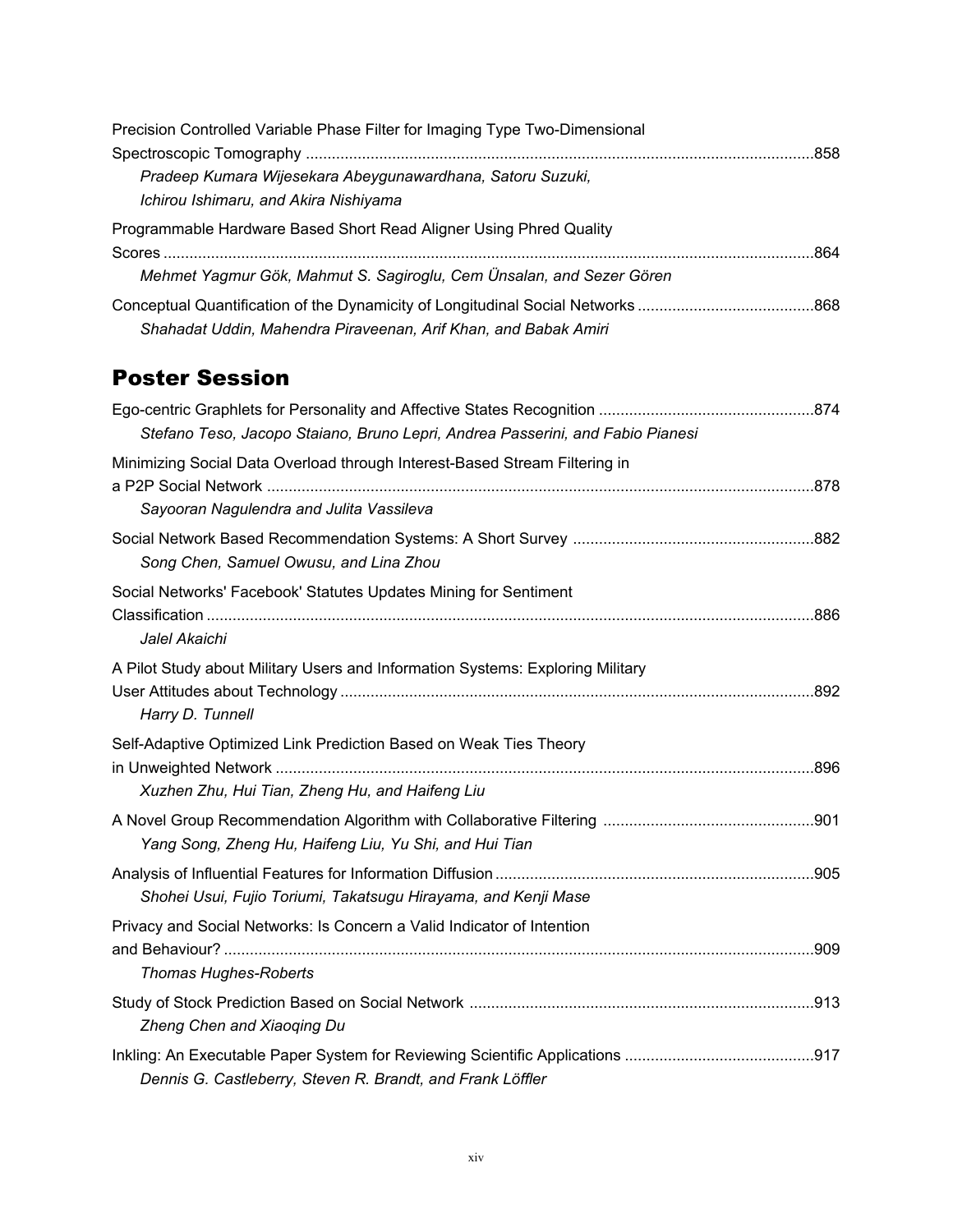| Nour Salama, Sherif G. Aly, and Ahmed Rafea                                                       |  |
|---------------------------------------------------------------------------------------------------|--|
| Effective Clusterization of Political Tweets Using Kurtosis and Community                         |  |
| Hiroshi Ituski, Hitoshi Matsubara, Kazuki Arita, and Kazunari Omi                                 |  |
|                                                                                                   |  |
| Morgan Madeira and Anupam Joshi                                                                   |  |
| Bernardo Creamer and Germán G. Creamer                                                            |  |
| Fast Information Retrieval and Social Network Mining via Cosine Similarity                        |  |
| Weizhong Zhao, Venkata Swamy Martha, Gang Chen, and Xiaowei Xu                                    |  |
| Kirk Ogaard                                                                                       |  |
| Stock Market Manipulation Using Cyberattacks Together with Misinformation<br><b>Matti Mantere</b> |  |
| The Privacy Problem in Big Bata Applications: An Empirical Study                                  |  |
| Jerzy Surma                                                                                       |  |
| <b>Yue Ming</b>                                                                                   |  |
| Han Dong, Milton Halem, and Shujia Zhou                                                           |  |
| Social Welfare and Inequality in a Networked Resource Game with Human                             |  |
| Bowen Ni, Yu-Han Chang, and Rajiv Maheswaran                                                      |  |
| Igor Kanovsky and Omer Yaari                                                                      |  |
| Automatic Crowdsourcing-Based Classification of Marketing Messaging                               |  |
| Radu Machedon, William Rand, and Yogesh Joshi                                                     |  |
| Personalized Microblogs Corpus Recommendation Based on Dynamic Users                              |  |
| Shaymaa Khater, Hicham G. Elmongui, and Denis Gracanin                                            |  |
|                                                                                                   |  |
| Suratna Budalakoti and Suzanne Barber                                                             |  |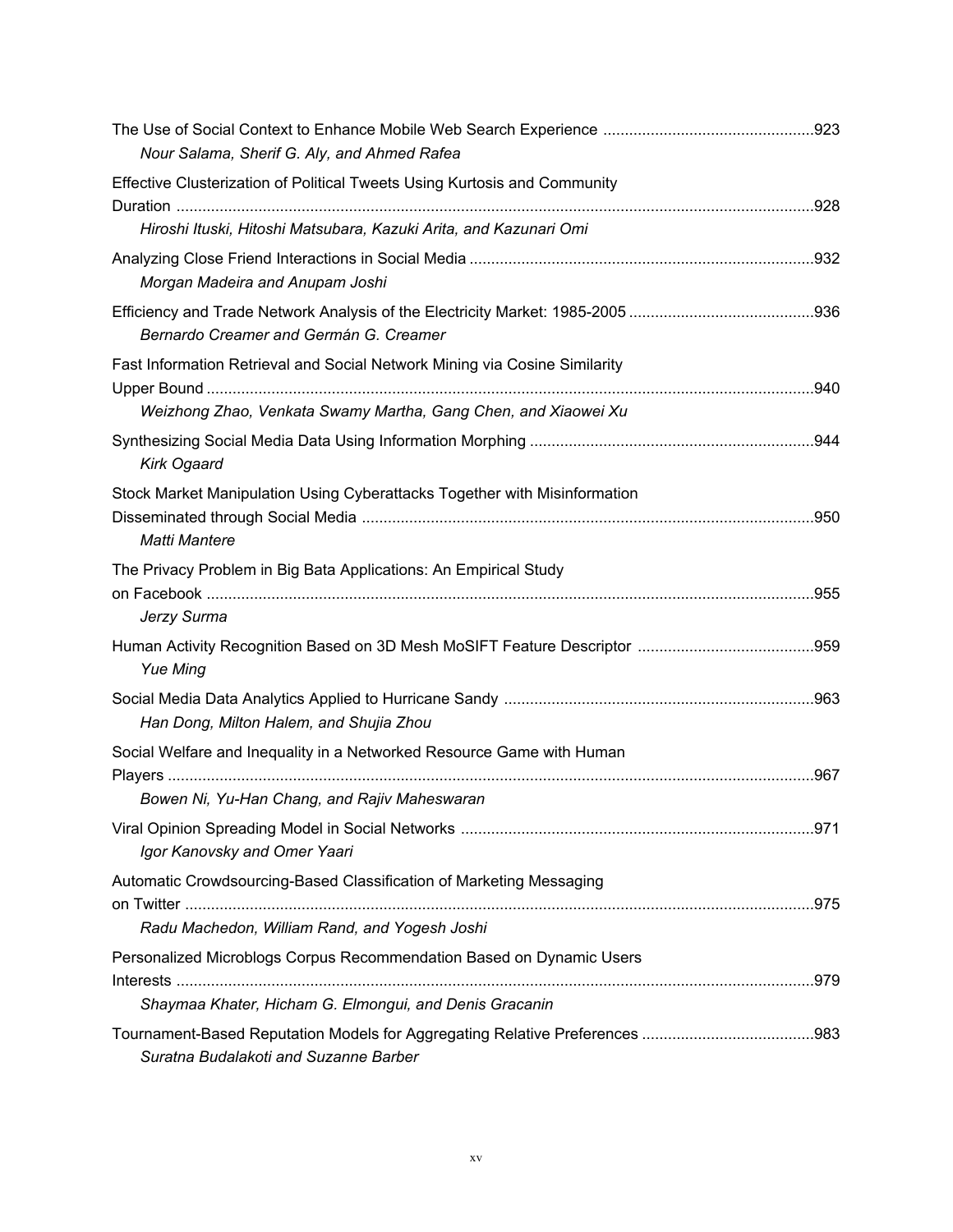| A Tweet of the Mind: Automated Emotion Detection for Social Media Using                                                                                     |  |
|-------------------------------------------------------------------------------------------------------------------------------------------------------------|--|
| Abdulaziz Almehmadi, Michael Bourque, and Khalil El-Khatib                                                                                                  |  |
| An Integrative Approach for Measuring Privacy Impact of Identifiers in<br>Naim Asaj, Albert Held, and Michael Weber                                         |  |
| <b>Neal Gibson and Greg Holland</b>                                                                                                                         |  |
| GSM OTA SIM Cloning Attack and Cloning Resistance in EAP-SIM and USIM 1005<br>Jaspreet Singh, Ron Ruhl, and Dale Lindskog                                   |  |
| A K-Anonymity Method Based on SEM (Search Engine Marketing) Price<br>Hidenobu Oguri and Noboru Sonehara                                                     |  |
| Chikaodili Ekechukwu, Dale Lindskog, and Ron Ruhl                                                                                                           |  |
| Cheng-Yi Yang and Chien-Tsai Liu                                                                                                                            |  |
| Big Data and Policy Design for Data Sovereignty: A Case Study on Copyright<br>Hyejung Moon and Hyun Suk Cho                                                 |  |
| Models for Measuring Access Security of Web Application: Security Reference                                                                                 |  |
| Ana Cervigni Guerra and Marcelo Schneck de Paula Pessôa                                                                                                     |  |
| Yu-Hsuan Cheng, Chen-Ming Wu, Tsun Ku, and Gwo-Dong Chen                                                                                                    |  |
| Intelligent Systems to Autonomously Classify Several Arrhythmia Using<br>Olga Valenzuela, F. Rojas, L.J. Herrera, F. Ortuño, O. Baños, G. Ruiz,             |  |
| H. Tribak, H. Pomares, and I. Rojas<br>Determining Appropriate Staffing Adjustments in a Call Center Staff Group 1046<br>Curtis M. Passmore and Justin Zhan |  |
| Michael S. Kim                                                                                                                                              |  |